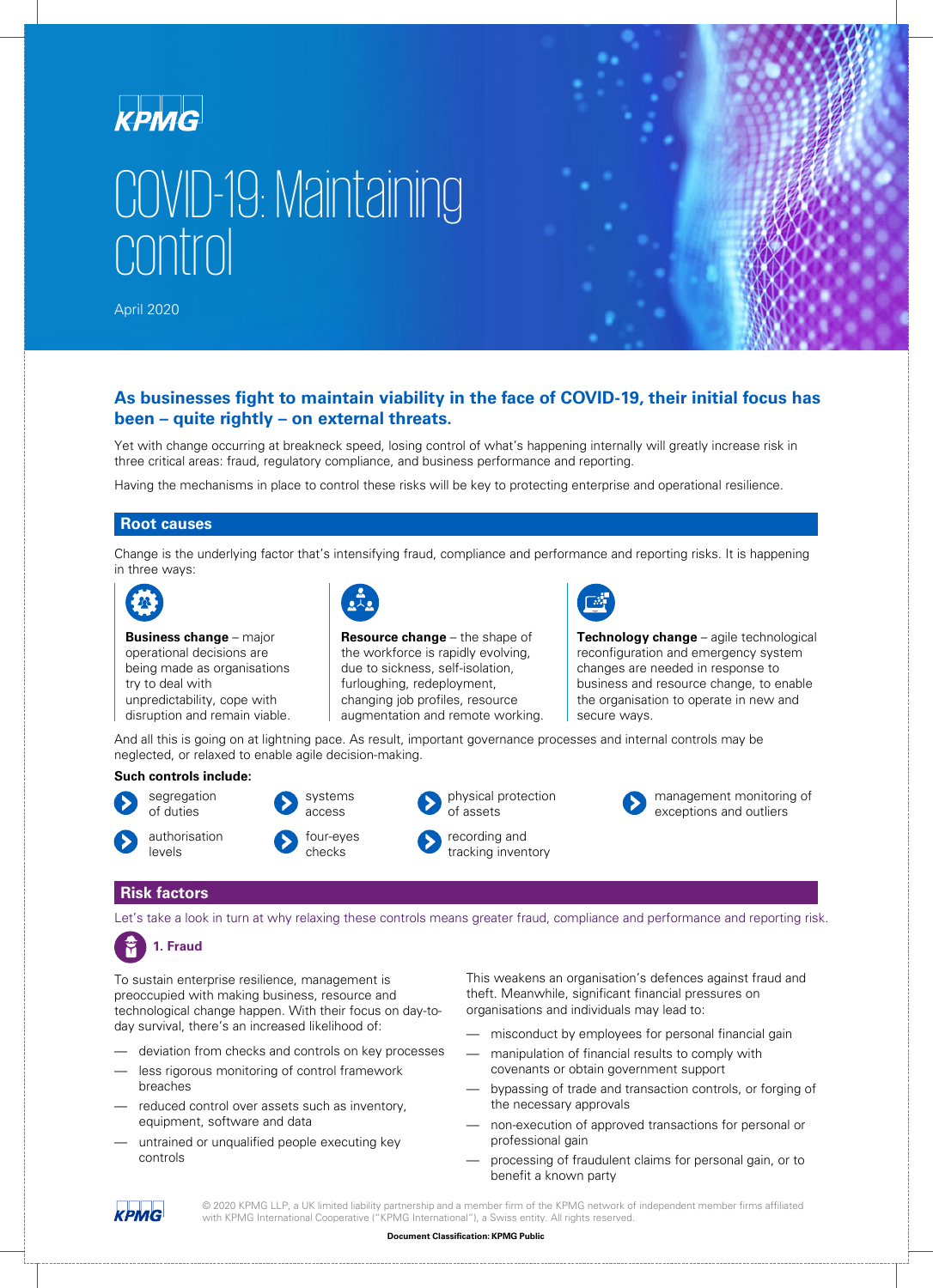In this context, it's important to investigate any suspected fraudulent activity, rather than pushing it down the priority list under the pressure to focus on the day to day. deviation from checks and controls on key processes

#### **Key questions to ask:**

- Are we clear on our key controls over primary processes (such as payroll and order to cash), and on whether these are covered?
- What additional controls should be considered in order to reduce fraud risk?
- How is the performance of checks and controls being monitored while employees work from home?
- Are employees aware of the fraudulent tactics criminals are likely to use?
- Are we monitoring any significant deviations from our budgets and forecasts as a means to spot potential fraud?



#### **2. Regulatory compliance**

In the current climate, some regulators are relaxing reporting requirements and deadlines - but not the obligations they impose on organisations. Now is not the time to loosen your grip on compliance.

Businesses' fundamental responsibilities won't change. They'll still be expected to obey the rules, behave ethically, and implement robust control systems and compliance mechanisms.

| 01 | treat customers |
|----|-----------------|
|    | fairly          |





**03** protect<br>individuals' data



**04** communicate honestly and accurately

**05** promote and enforce the regulations to be followed

And of course, sector-specific regulations will still need to be observed.

You'll therefore need to maintain robust levels of internal control over key aspects of compliance. Knowing your critical obligations, and adhering to them as changes are made to the business, will be vital when everybody's focus is elsewhere.

You must also understand the implications of changes to the regulations affecting your business, and put measures in place to comply with them. Don't assume everything has altered; make sure you know what has, and what hasn't. As always with compliance, the devil will be in the detail.

At the same time, reminding people how and when to report regulatory issues, challenges and near-misses internally will be imperative. And making this easy for employees has to be a priority.

Compliance will be especially important if your company is seeking government support. Understanding the terms of this support, and having the controls in place to abide by them, could prove critical.

#### **Key questions to ask:**

- What are the critical compliance obligations that the organisation must live by?
- What controls will we need to ensure compliance, and what resources will they require?
- What controls can we temporarily remove, so as to focus on the critical ones?
- Do employees know what to do if there is a regulatory breach – i.e. how to report it, who to and within what timeframe?
- Who's responsible for deciding whether to disclose activity to the regulator or market?
- What changes have been made to the rules in our sector, and how will we comply with them?
- Are we continuing to treat customers fairly vulnerable customers in particular?
- What is our justification for any price changes? How will it be viewed by our customers and regulators?
- Are we continuing to provide a safe and healthy working environment – including for staff working from home?
- Is the information we are publishing true, accurate and not misleading?



#### **3. Performance and reporting**

When grappling with far-reaching change, it is easy to assume the basics can be paused. Yet monitoring, measuring and reporting on the financial and operational health of the organisation will be crucial not just during the crisis, but also as we emerge from it.

Management will still be expected to manage and report on the underlying performance of the business. Investors, lenders, regulators and customers won't forgive you for lapses in your fundamental controls.

It will therefore be more important than ever to maintain accurate, complete and valid records of areas such as:

- revenues, liquidity and cash-flow
- incoming and outgoing orders, invoices issued, Direct Debit payments received, product despatched and cash collected
- inventory received, what can and can't be sold in the current climate, the obsolesce implications, and the impact on your financial position
- contractual obligations with customers and suppliers
- failures to notify relevant stakeholders of investment guideline breaches
- employees' responses to compliance attestations

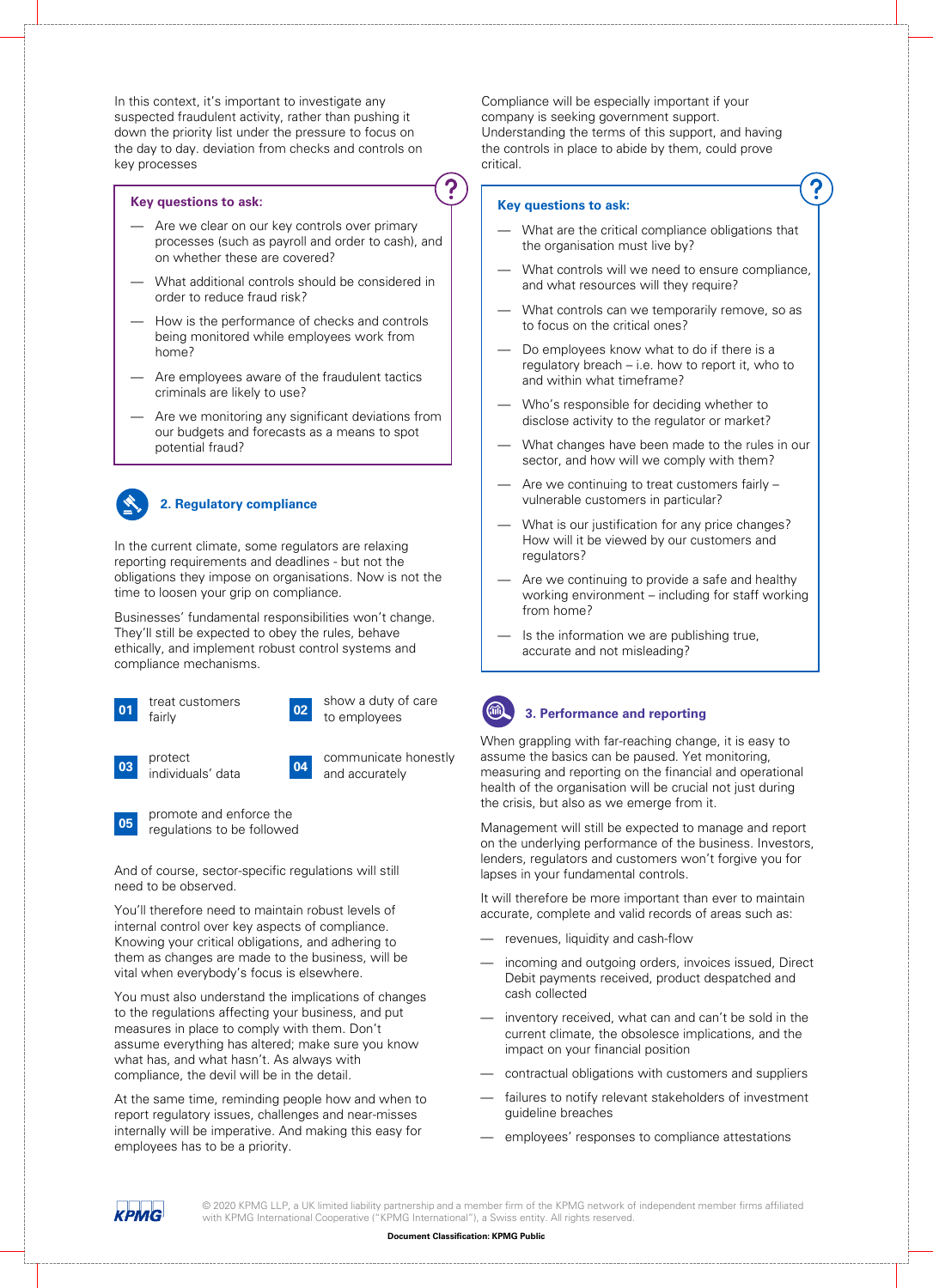Without understanding these, you can't assess their effects on your operational and financial performance now or in the future. And if you don't know that, you won't be able to report on it further down the line.

#### **Key questions to ask:**

- Are we accurately recording invoices, orders, inventory, revenue, cash received, settled trades, etc.? Are the controls in place and working? If not, what should we put in place to improve them – e.g. data, technology, processes, people, etc.?
- Do we need alternative controls following any changes to resources and technologies?
- What controls can we temporarily remove, so as to focus on the critical ones?
- Are we carrying out the basic but critical activities? E.g. how is inventory being monitored and protected from theft? Who's responsible for monitoring stock levels, matching and authorising POs, GRNs etc., and maintaining segregation of duties on the system?
- Who will step in if those responsible for these tasks go absent? Do they have the skills and time to do the job effectively?
- Is there leeway in your contracts to minimise the performance impact of COVID-19 disruption?
- How will we source these items from other suppliers if needed while maintaining constructive relationships across the supply chain?
- Are employees responding to compliance attestations? Are these being followed up if not?

#### **A considered approach**

In times of crisis, management must emphasise the importance of prioritising key control activities. They must task the relevant functions with ensuring that internal control arrangements, resources and management systems are fit for current demands.

Following this five-step process will enable you to stay in control of rapid and fundamental business change:

01 Define and prioritise the **critical controls** required to reduce fraud, compliance, and performance and reporting risks



**Check** these controls are in place, and **implement** them as necessary.



**13** Establish an **assurance framework** to monitor critical controls, and ensure that they're operating effectively



04 **Constant of the state of the three risk areas**<br> **Controls in each of the three risk areas** 



Put **contingency plans** in place for the absence of those responsible for monitoring critical controls

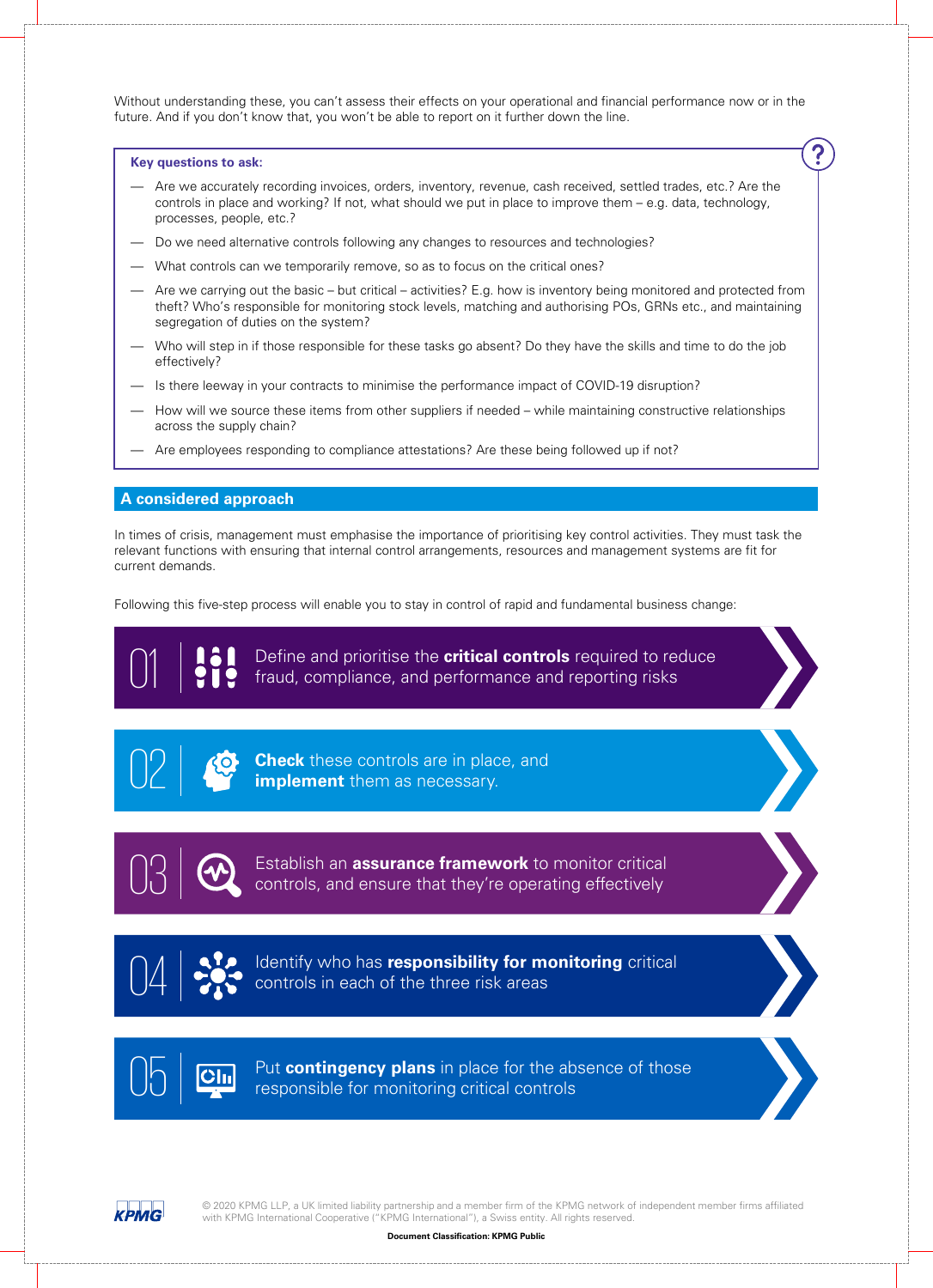The ideal control environment will of course be different in each sector, and for each organisation. But the essential elements will generally include:



As well as preventative controls such as these, firms should enable the early detection of issues – with measures like exception reporting, and maintaining logs to support analysis. Use of data and analytics techniques should be enhanced and fast-tracked. The benefits to effective monitoring of critical controls will be substantial.